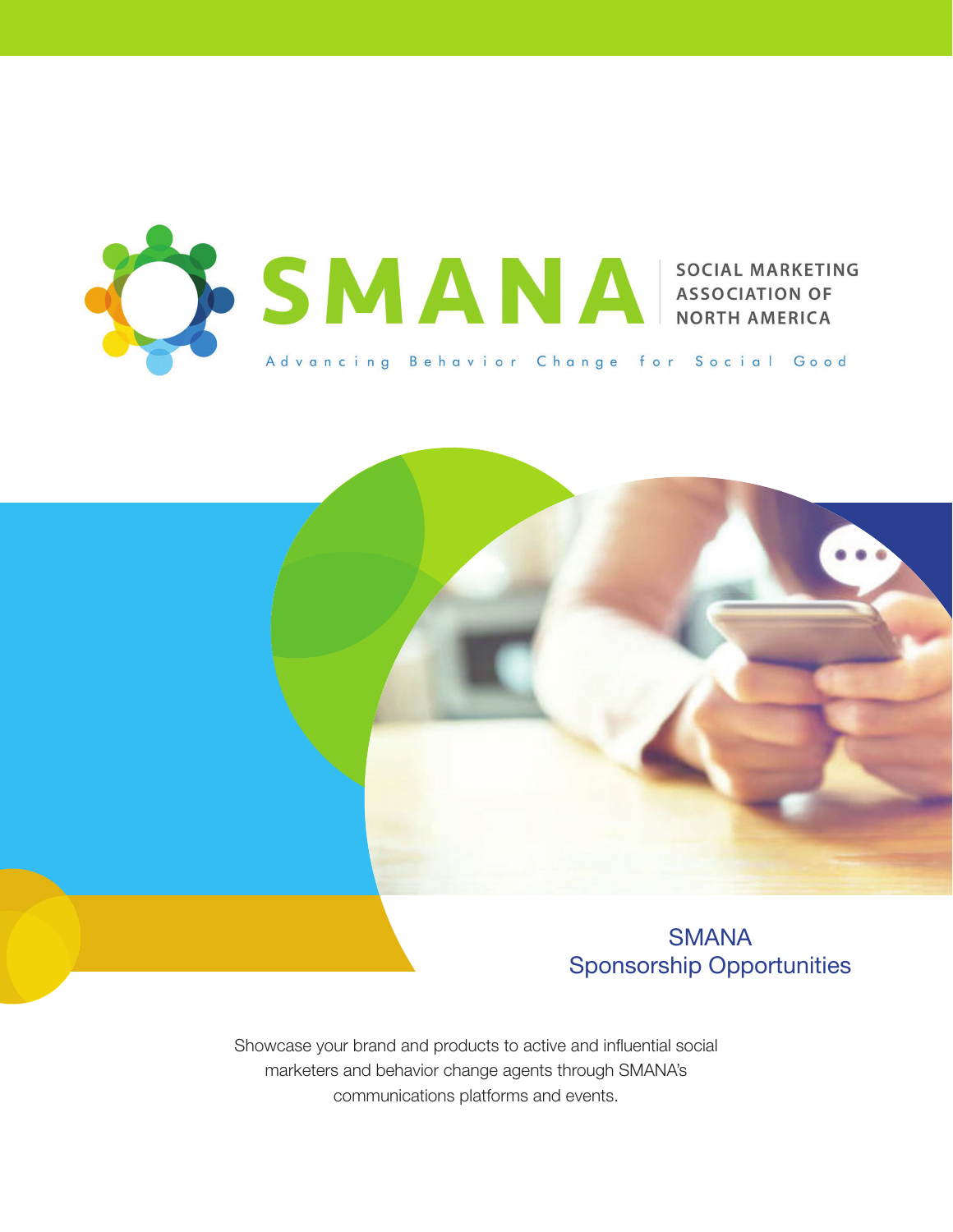# JOIN US IN ADVANCING BEHAVIOR CHANGE FOR SOCIAL GOOD. SPONSOR SMANA

#### **SMANA overview**

The Social Marketing Association of North America (SMANA) started in June 2016 to help connect practitioners, academics, and students; build a strong community of practice and disseminate best practices; provide assurance that our efforts are scientifically rigorous; facilitate opportunities for organizations to take advantage of our member's expertise and advocate for the advancement and use of social marketing to impact social change.

SMANA has over 600 members across the United States, Mexico, Canada, the Caribbean, and Central America. Our members are change agents from all sectors – for-profit social marketing agencies, nonprofits, academia, and government agencies. Join us in our momentum forward - become a SMANA Sponsor today!

#### **Gain exposure for your brand with our broad and deep reach**

We are social marketers, behavioral scientists and economists, conservation psychologists, environmental educators, behavior change communicators, entertainment educators, health communicators, design thinkers and the list goes on.

We're affiliated with groups such as AB In Bev, Action Research, American Council for an Energy Efficient Economy, American University, BeeMeasure, Center for Biological Diversity, City University of NY, Community Health Cente, Cullbridge Marketing and Communications, Fairfax County VA, Fuse, George Perlov Consulting, George Washington University, Georgetown University, Green Motivate, Hager Sharp, Human Rights Campaign, International Social Marketing Association, IQ Solutions, Kitsap

County WA, KNow Research, KYNE, Nebraska Recycling Association, New Knowledge, NC Clean Energy Technology Center, Ogilvy, Pacific Northwest Social Marketing Association, PCI Media Impact, Partnership for Food Safety Education, Pinnacle Communications, Population Institute, Rare, Rescue, Social Marketing Quarterly, Southern CT State University, the University of AZ-Center for Rural Health, University of Washington, Weststat, etc.

#### **We engage our members through various communication platforms and events**

Be seen when social marketers and change agents are thinking about and discussing their initiatives, programs, challenges, resource and technical needs, and opportunities. Promote your brand across our platforms and events: the SMANA.org website, SMANA's LinkedIn page and member group, bi-monthly SMANA e-newsletter, networking events across the U.S., partner conferences, and our Ask-the-Expert live talks and webinars.

### **Talk to us today about becoming a SMANA Sponsor — be known and in the know**

Our members want to hear about your brand and products, and we want you to join the ranks of the SMANA industry leaders and change agents advancing social marketing and changing behaviors for social good.

As a sponsor, you'll receive exclusive opportunities to showcase your brand. Additionally, your organization will receive free annual SMANA memberships and exclusive first right-of-refusal for SMANA conference and forum sponsorship opportunities. The full details follow.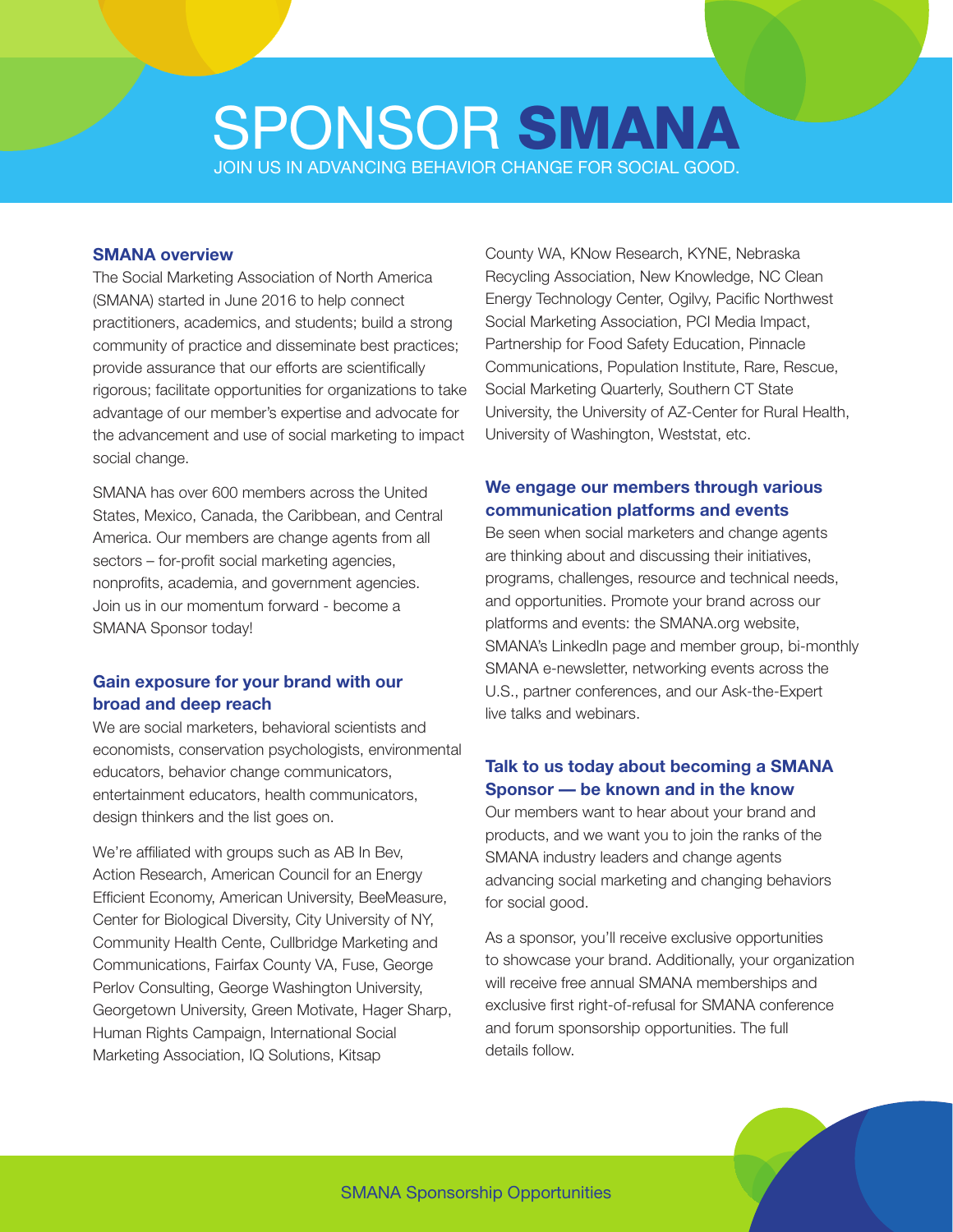| <b>SMANA 12-month Sponsorship Levels and Benefits</b>                                                                                                                                                                                                                                                                                                                                                                  |                                                                                                                                                                                                                                                                                                                                                       |                                                                                                                                                                       |                                                                                                              |                                                                                                                                                                                                                                                                                                                                                                                          |
|------------------------------------------------------------------------------------------------------------------------------------------------------------------------------------------------------------------------------------------------------------------------------------------------------------------------------------------------------------------------------------------------------------------------|-------------------------------------------------------------------------------------------------------------------------------------------------------------------------------------------------------------------------------------------------------------------------------------------------------------------------------------------------------|-----------------------------------------------------------------------------------------------------------------------------------------------------------------------|--------------------------------------------------------------------------------------------------------------|------------------------------------------------------------------------------------------------------------------------------------------------------------------------------------------------------------------------------------------------------------------------------------------------------------------------------------------------------------------------------------------|
| <b>INNOVATOR</b><br>\$10,000 investment<br>*Limited to three<br>sponsors annually                                                                                                                                                                                                                                                                                                                                      | <b>VISIONARY</b><br>\$5,000 investment                                                                                                                                                                                                                                                                                                                | <b>THOUGHT LEADER</b><br>\$1,000 investment                                                                                                                           | <b>TRAILBLAZER</b><br>\$500 investment                                                                       | Reach, Frequency and<br><b>Key Metrics Information</b>                                                                                                                                                                                                                                                                                                                                   |
| Memberships - 6<br>(\$330 value)                                                                                                                                                                                                                                                                                                                                                                                       | Memberships - 4<br>(\$220 value)                                                                                                                                                                                                                                                                                                                      | Memberships - 3<br>(\$165 value)                                                                                                                                      | Memberships - 2<br>(\$110 value)                                                                             | Each SMANA membership<br>is a \$55 value.                                                                                                                                                                                                                                                                                                                                                |
| <b>SMANA Membership Benefits Include:</b><br>• Discounts on conferences and online seminars<br>• Access to members-only job board<br>• Guaranteed admission to regional networking events<br>• Advanced access to SMANA's bi-monthly newsletter                                                                                                                                                                        | • Ability to participate in members-only Ask-The-Expert sessions in English and Spanish<br>• Support of the social marketing listserv managed by SMANA<br>• 20% discount on the Social Marketing Quarterly Journal                                                                                                                                    | • Automatic membership to the International Social Marketing Association, including its excellent webinar series (valued at \$50/webinar)                             |                                                                                                              |                                                                                                                                                                                                                                                                                                                                                                                          |
| <b>SMANA.org Website</b><br>• Company logo on<br>home page<br>• Recognition on a special<br>sponsor sub-page with a<br>link to your web page<br>• Description (up to 250<br>words) of your company<br>on sub-page                                                                                                                                                                                                      | <b>SMANA.org Website</b><br>• Company logo on<br>home page<br>• Recognition on a special<br>sponsor sub-page with a<br>link to your web page<br>• Description (up to 100<br>words) of your company<br>on sub-page                                                                                                                                     | <b>SMANA.org Website</b><br>• Company name on<br>home page<br>• Recognition on a special<br>sponsor sub-page with a<br>link to your web page                          | <b>SMANA.org Website</b><br>• Company name on<br>home page                                                   | <b>SMANA.org Website</b><br>• Number of website<br>users per month<br>$(average) = 600$<br>• Percentage of new<br>users per month<br>(average) = $86.7\%$ (13.3%)<br>are returning visitors)<br>• Site visit duration<br>$(average) = 1$ minute<br>• Number of website<br>sessions per month<br>$(average) = 858$<br>• On average, 1,493 page<br>views per month                         |
| <b>SMANA Bi-monthly</b><br><b>E-Newsletter</b><br>• One sponsor spotlight<br>article in 1 newsletter<br>• Company logo in<br>4 newsletters<br>• Company name in<br>4 newsletters                                                                                                                                                                                                                                       | <b>SMANA Bi-monthly</b><br><b>E-Newsletter</b><br>• One sponsor spotlight<br>article in 1 newsletter<br>• Company logo in<br>4 newsletters<br>• Company name in<br>4 newsletters                                                                                                                                                                      | <b>SMANA Bi-monthly</b><br><b>E-Newsletter</b><br>• Company logo in<br>4 newsletters<br>• Company name in<br>4 newsletters                                            | <b>SMANA Bi-monthly</b><br><b>E-Newsletter</b><br>• Company name in<br>4 newsletters                         | <b>SMANA e-newsletters</b><br>are published bi-monthly -<br>to members and archived on<br>SMANA.org<br>$6$ issues/12-months<br>• Total Subscribers 2,400<br>• Recent Member<br>metrics:<br>$-24.74\%$ open rate<br>• Recent Non-member<br>metrics:<br>- 19.49% open rate                                                                                                                 |
| <b>SMANA Regional</b><br><b>Networking Events</b><br>• Company name<br>mentioned:<br>- In promotional emails<br>- On event signage<br>- During event welcome<br>and closing remarks<br>- In thank you email                                                                                                                                                                                                            | <b>SMANA Regional</b><br><b>Networking Events</b><br>• Company name<br>mentioned:<br>- In promotional emails<br>- During event welcome<br>and closing remarks<br>- In thank you email                                                                                                                                                                 | <b>SMANA Regional</b><br><b>Networking Events</b><br>• Company name<br>mentioned:<br>- In promotional emails<br>- During event welcome<br>and closing remarks         | <b>SMANA Regional</b><br><b>Networking Events</b><br>• Company name<br>mentioned:<br>- In promotional emails | Quarterly events in select<br>US major markets.<br>About 12 events annually<br>in total, 25-50 attendees<br>per event.<br>Ability to customize to your<br>needs; promote in your key<br>region(s) or across the US.                                                                                                                                                                      |
| <b>SMANA Ask-The-Expert</b><br><b>Live Talks and Webinars</b><br>For the live event, your com-<br>pany name mentioned:<br>• In promotional emails<br>• On event slide<br>• During event welcome<br>and closing remarks<br>• In thank you email<br>For On-demand Access by<br><b>SMANA</b> members:<br>• Recognition on a special<br>member's only webinar<br>sub-page with your logo<br>and a link to your<br>web page | <b>SMANA Ask-The-Expert</b><br><b>Live Talks and Webinars</b><br>For the live event, your com-<br>pany name mentioned:<br>• In promotional emails<br>• On event slide<br>• During event welcome<br>and closing remarks<br>For On-demand Access by<br>SMANA members:<br>• Recognition on a special<br>member's only webinar<br>sub-page with your logo | <b>SMANA Ask-The-Expert</b><br><b>Live Talks and Webinars</b><br>For the live event, your com-<br>pany name mentioned:<br>• In promotional emails<br>• On event slide |                                                                                                              | Ask-the-Expert live talks<br>and webinars are held live,<br>and recorded for future<br>on-demand access by<br>SMANA members.<br>• Webinar e-blasts<br>- 576 recipients<br>- 35% open rate<br>An excellent opportunity<br>to spotlight your brand,<br>expertise and product/<br>service offerings with an<br>engaged, focused group of<br>participants. 6 webinars<br>with 145 attendees. |

 $\frac{1}{2}$ 

ő

LinkedIn Promotion: All sponsors will be mentioned on the SMANA LinkedIn page and members-only LinkedIn group. Your 12-month sponsorship can begin at the first of any month of the year.